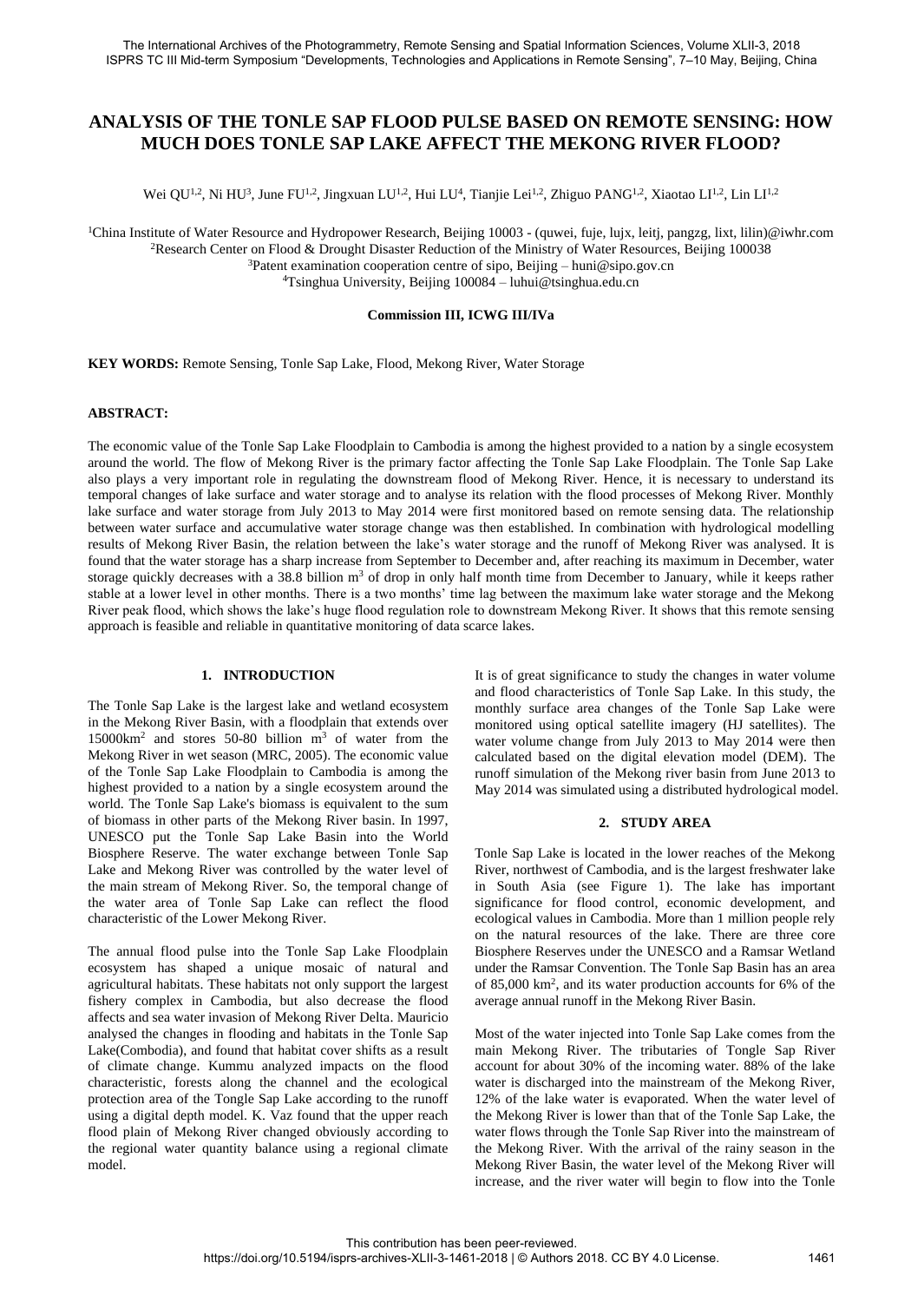$110^{\circ}$ E

 $N_00$ 

 $N<sub>o</sub>0$ 

 $N<sub>0</sub>$ 

 $110^{\circ}E$ 

Sap Lake. After a period of accumulation, it will be released again to the main stream of the Mekong River, this greatly reducing the flood pressure in the lower Mekong Delta.

**CHINA** 

 $100^{\circ}$ E

ChiangSan

Luang Pral

 $M_1$  deded as

**Stung Treng** 

Figure.1 Location map of the Tonle Sap Lake and Mekong River Basin

**Tongle Sap Lake** 

500 Km

 $100^{\circ}E$ 

## **3. METHODS**

#### **3.1 Input data**

 $N<sub>0</sub>$ 

 $N<sub>00</sub>$ 

 $10^{\circ}$ N

 $\Omega$ 

Legend

 $DFM(m)$  $0 - 100$ 

Lake

**Basin Boundary** 

 $100 - 200$  $200 - 500$ 

 $500 - 1000$  $1000 - 3000$  $>3000$ 

250

Hydrological station Country boundary Rive

| Data Type                        | Resolution      | Source                                                      |
|----------------------------------|-----------------|-------------------------------------------------------------|
| Satellite data<br>for monitoring | 30 <sub>m</sub> | $HJ-1$                                                      |
| Reference<br>satellite data      | 15m             | $ETM+$                                                      |
| <b>DEM</b>                       | 90 <sub>m</sub> | <b>SRTM</b>                                                 |
| <b>Land Cover</b>                | 1 <sub>km</sub> | <b>Global Land Cover</b><br><b>Characteristics Database</b> |
|                                  |                 | version 2.0                                                 |
| Soil Data                        |                 | Digital Soil Map of the World                               |
|                                  |                 | and Derived Soil Properties                                 |
| <b>NDVI</b>                      | 5600m           | MOD13C1                                                     |
| Precipitation                    | $0.25^{\circ}$  | <b>TRMM</b>                                                 |
| Climate data                     |                 | Climate data daily dataset                                  |
|                                  |                 | http://gis.ncdc.noaa.gov                                    |
| Runoff data                      |                 | Daily Runoff Data of Chiang                                 |
|                                  |                 | Sam, Mukdahan and Pakse in                                  |
|                                  |                 | 2013 from MRC                                               |

| Table.1 Data source table |  |  |  |
|---------------------------|--|--|--|
|---------------------------|--|--|--|

For the monthly water area mapping methods, the HJ-1 CCD data were used. Their nominal spatial resolution is 30m. HJ-1 CCDs have three visible bands (430-520nm, 520-600nm, and 630-690nm) and one near-infrared band(760-900nm) which is sensitive to water. Landsat Mosaics (ETM +) data in 2000 with a spatial resolution of 15m were used as the reference images for calibration. The SRTM data with a spatial resolution of 90m was used as the digital terrain model The SRTM data was jointly measured by NASA and National Bureau of Surveying and Mapping (NIMA). Hydrological model input data includes DEM(90m), land cover data, Soil data and climate data etc. The detailed data information is listed as below.

#### **3.2 Water cover maps**

The normalized difference water index model was used to extract the monthly water cover area of Tonle Sap Lake from June 2013 to May 2014. Based on the ETM+ Mosaic data, the 12 series of HJ satellite multispectral data was geometrically corrected and all image errors were controlled within one pixel. The normalized difference water index (NDWI) was used to extract water area. The NDWI method used the difference in spectral characteristics between different wavelengths of water and background features, and established an operating formula and normalized it to expand this Spectral differences in order to achieve better distinction between water and background features. The NDWI formula is as follows:

$$
NDWI = (Green - NIR) / (Green + NIR)
$$
 (1)

Where: Green is the green band, and NIR is the near-infrared band.

#### **3.3 Water volume change during a year**

The DEM data above a certain elevation was used to extract the water surface elevation of the relevant time period. Then, the area-elevation curve was established. In this curve, the water elevation corresponding to each time could be calculated. The change of the water storage amount of different time series was analyzed by using the area and elevation data, and the water area-water storage capacity curve is established. The change value of the lake water storage capacity in adjacent periods is calculated by using the curve of the area-water storage capacity of the lake.

The cumulative water storage change corresponding to the water elevation change could be calculated from Equation 3.

$$
Q_{H_N} - Q_{H_{N-1}} = (H_N - H_{N-1}) \times \frac{(S_N + S_{N-1}) \times 10^6}{2} \times 10^{-8}
$$
\n(2)

$$
Q_{H_N-H_1} = Q_{H_2-H_1} + Q_{H_3-H_2} + \ldots + Q_{H_N-H_{N-1}}
$$
\n(3)

Where: H<sub>N-1</sub> and H<sub>N</sub> are two adjacent water surface elevation values (m) respectively,  $S_{N-1}$  and  $S_N$  are water areas (km<sup>2</sup>) corresponding to  $H_{N-1}$  and  $H_{N}$ ,  $Q_{H_N - H_{N-1}}$  is the the change of water storage volume (100 million m<sup>3</sup>), and  $\sqrt{\frac{H_N - H_1}{H_N}}$  is the cumulative change of water storage volume  $(100 \text{ million m}^3)$ when the water level rises from  $H_1$  to  $H_N$ .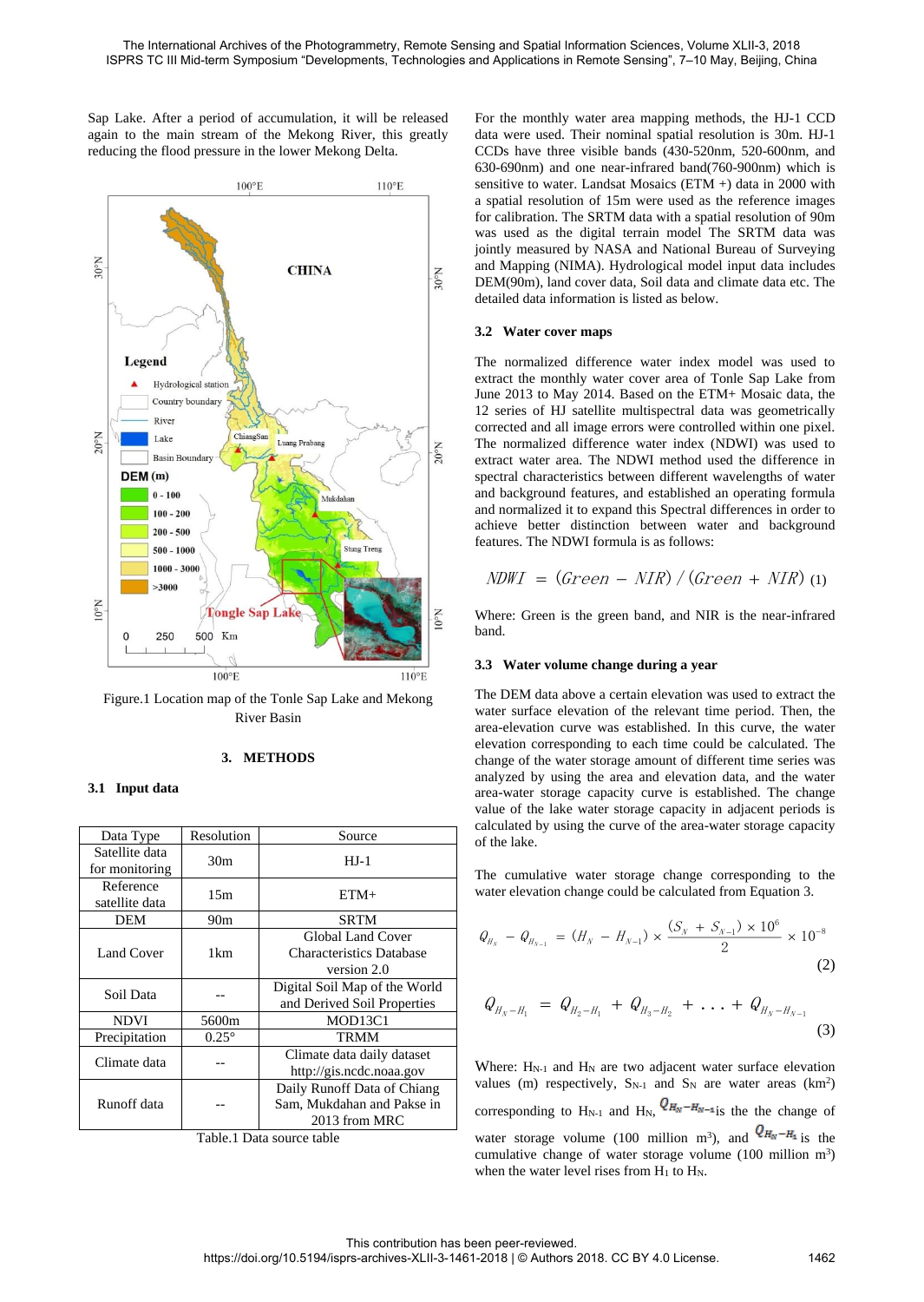## **3.4 Rainfall-runoff simulation of the Mekong River Basin**

To further analyze the impact of the Mekong runoff changes on the water volume of Tonle Sap Lake, the 5-day NDVI dataset, daily precipitation dataset, and meteorological dataset were used as input data to construct the distributed hydrological model (Geomorphology-Based Hydrological Model, GBHM). Based on the physical mechanism of precipitation and runoff, the distributed watershed hydrological model GBHM uses the hillside as the basic unit to simulate the precipitation and runoff process. The model is based on terrain analysis and the concept of unit line. It uses the area equation and width equation to describe the geomorphological characteristics of the basin. The basin is divided into a series of internal uniform flow zones and flow bars to form a homogeneous slope flow unit, so that the model can reflect rainfall by the one-dimensional equations of water movement.

Model calibration and validation were based on the MRC hydrological station data. The simulation results of the model in the Mekong River Basin show that the annual water simulation accuracy is over 95%, and the remote sensing data support rate is over 80%. Finally, the daily runoff process of the Mekong River basin was simulated from June 2013 to May 2014.



Figure.2 Comparison of RE of site-driven and remote-sensing driving simulation results

#### **4. RESULTS**

## **4.1 Change of the water cover area**

Further analysis of changes in water cover area (Fig. 3) could reflect that the water area was increasing slowly from June to September. From September to December, the water area increased rapidly. The area of water in December 2013 reached 14,236 km<sup>2</sup> . This showed that with the advent of the rainy season, Tonle Sap Lake continued to accumulate a large number of floods from the main stream of the Mekong River. The area of water rapidly increased and flooded the vast flood plains around Tonle Sap Lake.

The water of Tonle Sap Lake drastically receded with an area of 11462km<sup>2</sup> from December 21, 2013 to January 6, 2014. Most of the water flowed back to the Mekong River through the Tonle Sap River and a small amount of water was evaporated or utilized in the vast floodplains of the Tonle Sap Lake. From January to May 2014, the area of the waters decreased slowly.



Figure.3 Water surfaces changes diagram of the Tonle Sap Lake from June 2013 to May 2014

## **4.2 Monitoring of the water volume change**

The water storage capacity of Tonle Sap had a continuous increase in the second half of 2013. As shown in Table 3, the water storage capacity increased 8.91 billion m<sup>3</sup> from September 4 to October 11, 2013, and the average increase speed reached  $2713.8 \text{ m}^3/\text{s}$ . The amount of water storage increased  $24.05$  billion m<sup>3</sup> from November 20 to December 21, 2013, and the average increase speed reached 8698.6  $\text{m}^3\text{/s}$ . The water storage capacity decreased from December 2013 to March 2014. The most obvious change occurred in January 2014, and the water volume drastically decreased by 38.8 billion m<sup>3</sup>, and the average decrease speed reached 29938.3 m<sup>3</sup> /s. The volume of water stored in January-March 2014 continued to decrease slowly.

The increase in water storage of Tonle Sap Lake mainly occurred from September to December 2013, while the decrease occurring mainly from December 2013 to January 2014. The change of water storage volume in other months was small. The rapid accumulation and release of the water fully demonstrated the great function of Tonle Sap in regulating floods of the lower Mekong River. The Tonle Sap Lake and its vast floodplains accumulate large flooding from the main stream of Mekong River. It plays a natural regulatory role in the runoff change below the Phnom Penh in the Mekong River.

| Date       | Changes in Water<br>storage (100 million<br>$m^3$ ) | Average increase<br>or decrease speed<br>$(m^3/s)$ |
|------------|-----------------------------------------------------|----------------------------------------------------|
| 2013.06.08 |                                                     |                                                    |
| 2013.07.13 |                                                     |                                                    |
| 2013.08.16 |                                                     |                                                    |
| 2013.09.04 | 11.1                                                |                                                    |
| 2013.10.11 | 89.1                                                | 2713.8                                             |
| 2013.11.20 | 53.5                                                | 1587.7                                             |
| 2013.12.21 | 240.5                                               | 8698.6                                             |
| 2014.01.06 | $-388$                                              | $-29938.3$                                         |
| 2014.02.25 | $-8.0$                                              | $-185.2$                                           |
| 2014.03.13 | $-15.0$                                             | $-1085.1$                                          |
| 2014.04.19 |                                                     |                                                    |
| 2014.05.22 | 15.0                                                | $-1.8$                                             |

Table 2. Change of water storage of the Tonle Sap Lake from July 2013 to May 2014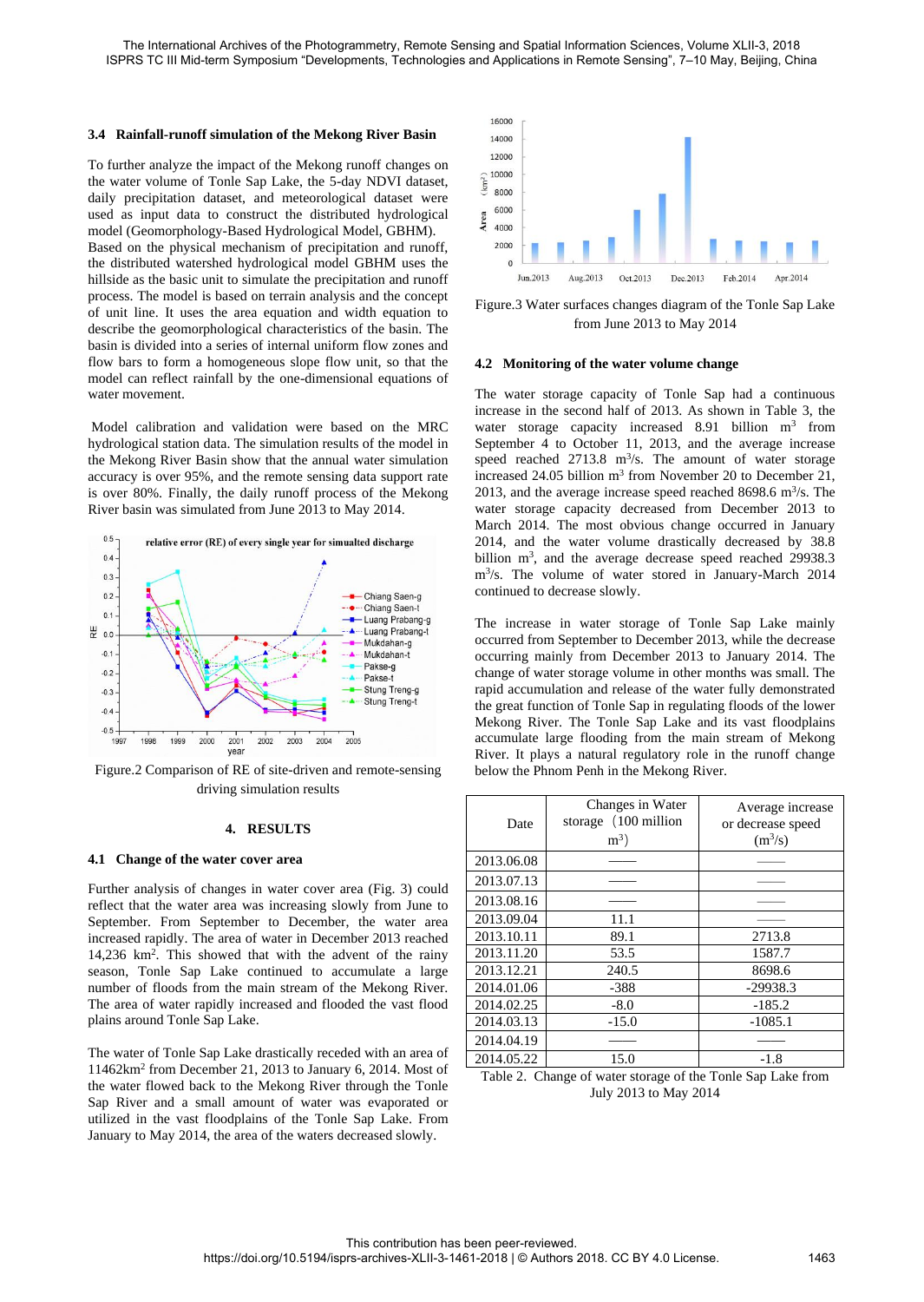## **4.3 Rainfall-runoff simulation results of the Mekong River Basin**

From the north to the south, four major control sections were selected, included Chiang Saen in Thailand, Luang Prabang in Laos, Mukdahan in Thailand, and Stung Treng in Cambodia. Daily runoff changes from June 2013 to May 2014 were analyzed (Figure 3). The runoff results of the four sections showed that the river runoff mainly concentrated in the rainy season from June to October 2013, accounting for 73.4%, 73.6%, 81.3% and 81.4% of the annual runoff. respectively. The annual total runoff of the Stung Treng control section is 433 billion  $m^3$ , which is comparable to the historical period.



Figure 4. Daily runoff of major hydrological stations in Mekong River basin from June 2013 to May 2014

Based on the results of simulated runoff from remote sensing, the runoff at the control section of the Stung Treng Station was analyzed in Table. The yearly average daily runoff in Stung Treng is  $13732 \text{ m}^3\text{/s}$ , while the average daily runoff in wet season of Stung Treng is  $27088 \text{ m}^3/\text{s}$ , and the average daily runoff in dry season of Stung Treng is  $4257 \text{ m}^3\text{/s}.$ 

| Time          | Monitoring<br>Period | Average Daily Runoff in<br>Stung Treng $(m^3/s)$ |
|---------------|----------------------|--------------------------------------------------|
| 2013.5-2014.6 | Year                 | 13732                                            |
|               | Wet Season           | 27088                                            |
|               | Dry Season           | 4257                                             |
|               | ----                 | $-1$<br>___<br>$-$                               |

Table 3. Averaged daily runoff in Stung Treng

The runoff depth and precipitation spatial distribution of the Mekong River basin from June 2013 to May 2014 are basically the same. The total trend of runoff and rainfall in the basin is decreasing from southeast to northwest, and the spatial and temporal changes of runoff are large, mainly affected by precipitation. The smallest runoff depth occurred in the Lancang River Basin, with a value of less than 500mm. The wet area with a runoff depth greater than 1000mm is located in the west and east of Cambodia, the northern and southern regions of Laos, and the borders of Myanmar, Laos, and Vietnam.



Figure 5. Precipitation of Mekong River Basin from2013.06 to 2014.05

The Mekong River basin has large latitudes and is affected by the southwest monsoon frequently. The runoff changes in the basin are mainly determined by the precipitation in Laos and in the coastal areas of Thailand and Cambodia. The runoff from the sea mainly comes from the Lower Mekong region. The watershed runoff module (water yield per unit area) is abundant in the upper reaches of the river, and the left bank is more abundant than the right bank. The maximum annual runoff depth is 2564mm, and the maximum annual rainfall is 3803mm. Both are located on the lower left bank.



Figure 6. Runoff depth of Mekong River Basin from2013.06 to 2014.05